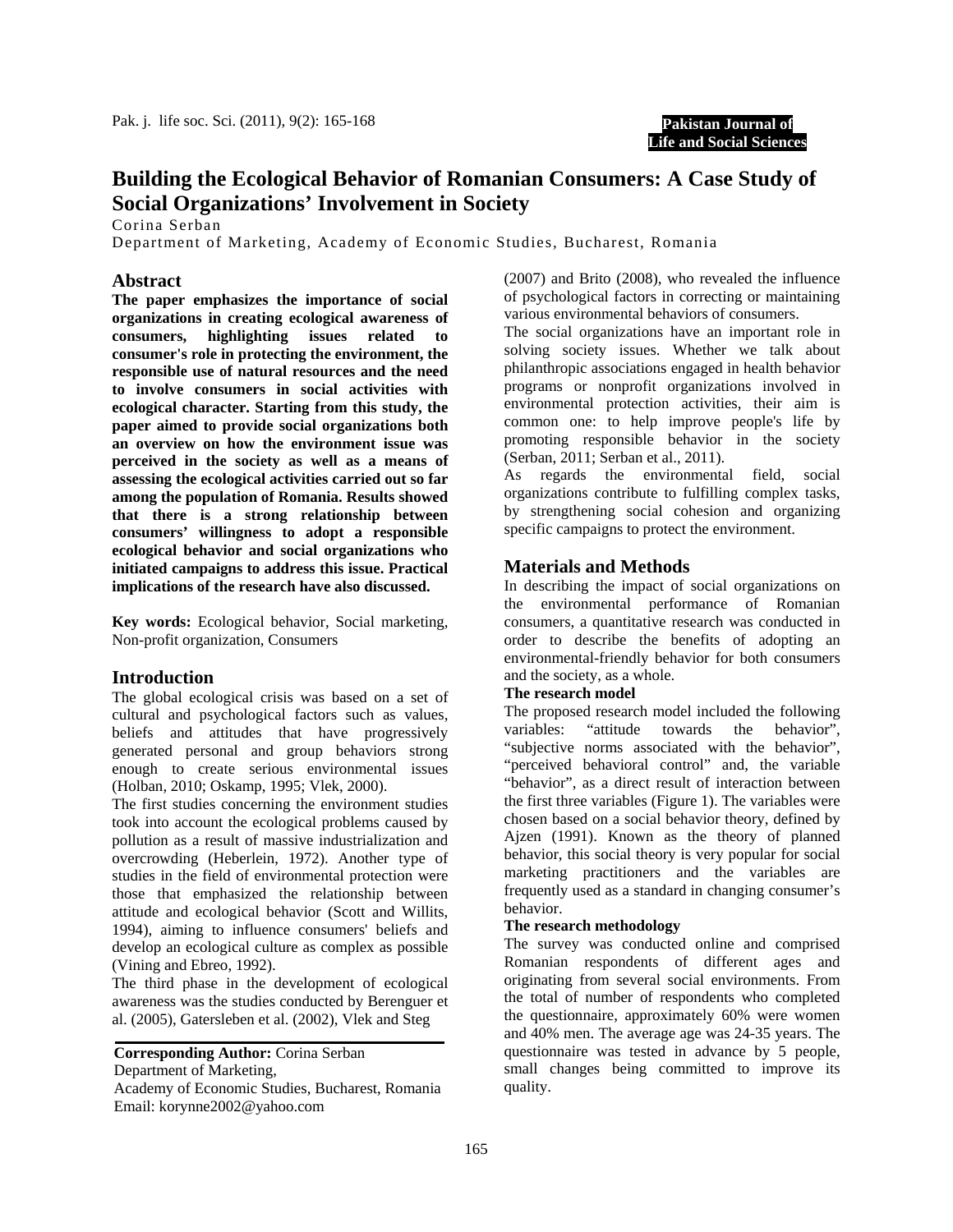

#### **Fig. 1 Conceptual model of the ecological behavior of consumer**

The 28 survey questions were grouped as follows: four introduction questions, seven questions about attitudes towards the ecological behavior, six questions about subjective norms associated with the behavior, seven questions about the ecological perceived behavioral control and four demographic questions.

In addressing questions about the ecological behavior of Romanian consumers, the author used the Likert's scale. Having values between 1 and 5, where 1 strongly disagree, 5 - strongly agree, Likert's scale is successfully used for many years in researches of social marketing and social responsibility (Bobo, 1991).

In order to test the relationship between the variables, there were carried different analyses: a descriptive statistics analysis of the variables in question, correlation analyses between each variable and the sub-variables describing them, and regression analyses, where "behavior" was considered the dependent variable and "attitude towards the behavior", "subjective norms associated with the behavior" and "perceived behavioral control" were considered independent variables. In building the multiple regression model it was used QMS E-views software package. Two types of regression models were defined: linear regression models between each independent variable and the dependent one and a multiple regression model between all independent variables and the dependent variable, "behavior".

# **Results and Discussion**

The results of the descriptive statistics analysis showed that the variables have similar values for the selected indicators (Table 1). The maximum and minimum values were normal and expressed the consumer's agree or disagree with certain statements. Thus, consumers shared different opinions on the

topics presented in the questionnaire. Also, mean values were closed to 4, which mean that most respondents were agreeing with the considered questions. In terms of standard deviation, the results indicated that the data is scattered over a wide field of values (Singh, 2010).

The results of the study also described the correlations between the "attitude towards behavior" variable and the corresponding statements considered. Since the values obtained were greater than 0, we can say that the variables are positively correlated. Stronger correlations were identified between the attitude towards behavior and the statement "I agree with a tax on shopping bags' (0.82) and between attitude towards behavior and the statement" I have purchased, at least once, organic products" (0.76). Positive correlations were found between the variable "subjective norms associated with the behavior" and statements that define it, as well as between the variable "perceived behavioral control" and the corresponding statements, with values that ranged between 0.13 and 0.86 in both cases. Thus, strong correlations were found between the statements "My friends participate with me in different ecological activities" and "Subjective norms associated with behavior" (0.64) and "I find myself an example for those younger than me" and "Perceived behavioral control" (0.89).The results are in agreement with Ajzen (1991), who defined the theory of planned behavior based on the following types of beliefs: behavioral beliefs, normative beliefs and control beliefs, and similar types of variables affecting consumers' behavior.

As regards the relationship between the dependent variable "behavior" and the independent variables considered, the proposed model showed that there were similar values of the determination coefficient  $(R<sup>2</sup>)$ . Therefore, there were defined three linear regression models: Model 1, which expresses the relationship between ecological behavior and attitude towards behavior, Model 2, which expressed the relationship between subjective norms and ecological behavior and Model 3, which expressed the relationship between ecological behavior and perceived behavioral control. Results showed that "attitude towards the behavior" expresses 73.7% of total variation of ecological behavior, while "subjective norm associated with the behavior" and "perceived behavioral control" express 69.7% and 72% of the total variation of the ecological behavior (Table 2).

In analyzing the relationship between ecological behavior and all variables considered, it was found that the variables express 69.3% of the total variation of the ecological behavior, while the value of Fstatistic test is high (38.933) and the significance level is 0.000 (Table 3). Therefore, we can say the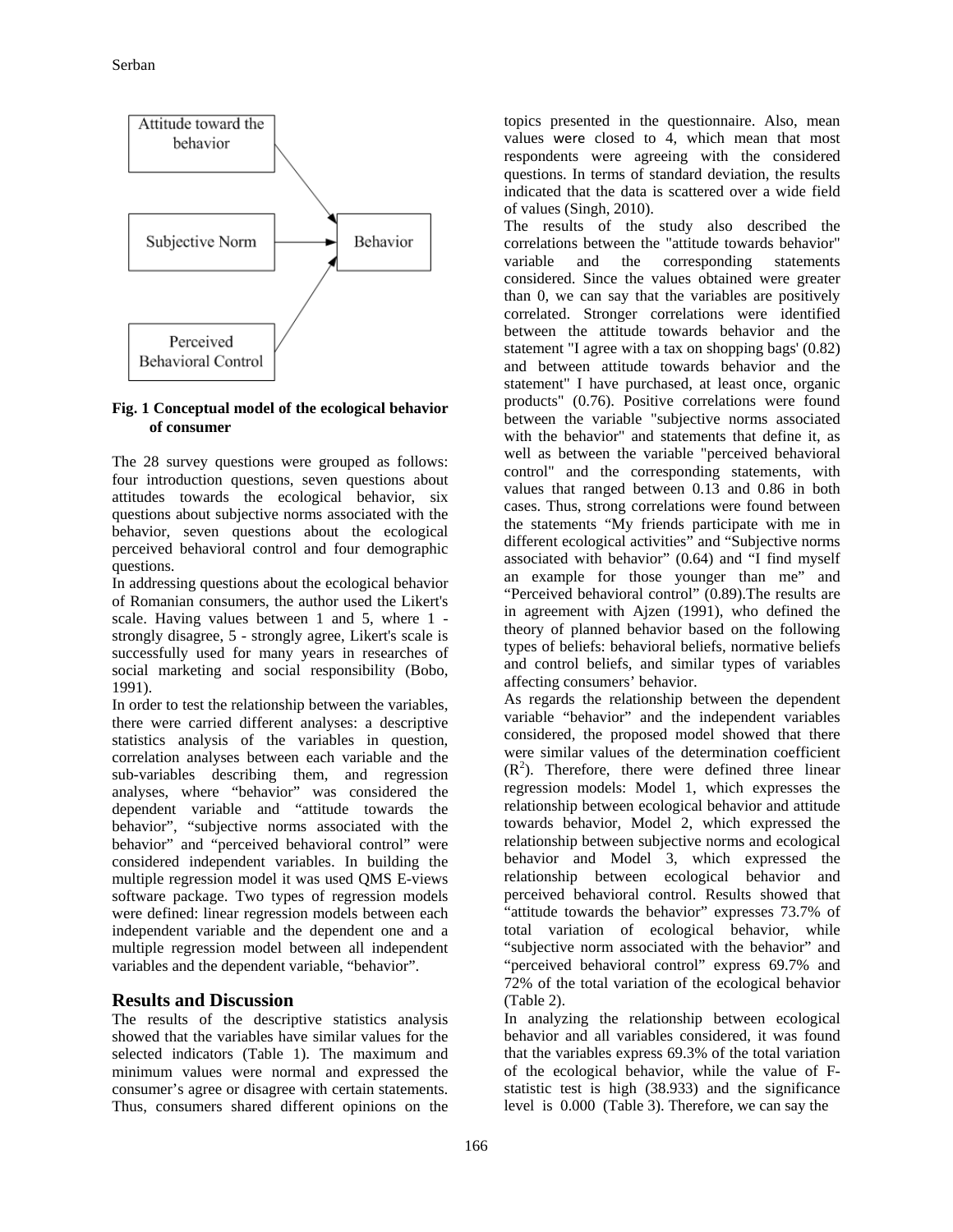| Table 1 Descriptive statistics of the considered variables |
|------------------------------------------------------------|
|------------------------------------------------------------|

|                               |     | Minimum | Maximum | Mean   | <b>Std.</b> Deviation |
|-------------------------------|-----|---------|---------|--------|-----------------------|
| Attitude towards the behavior |     | 2.14    | 4.86    | 3.9946 | 0.74529               |
| Subjective norms              | 27  | . 00    | 4.80    | 3.0358 | 0.82614               |
| Perceived behavioral control  | 77، | .80 ،   | 5.00    | 3.9679 | 0.88421               |
| Ecological behavior           | 77، | .90     | 4.54    | 3.6661 | 0.69330               |

**Table 2 Characteristics of the linear regression models, where ecological behavior is the dependent variable and attitude towards behavior, subjective norm and perceived behavioral control are the independent variables** 

|       | mucbenucm variables |           |            |                   |         |       |
|-------|---------------------|-----------|------------|-------------------|---------|-------|
| Model |                     | R Squared | Adjusted R | Std. Error of the |         | Sig.  |
|       |                     |           | Squared    | Estimate          |         |       |
|       | 0.859               | 0.737     | 0.735      | 0.35708           | 291.819 | 0.000 |
|       | 0.835               | 0.697     | 0.694      | 0.38354           | 239.082 | 0.000 |
|       | 0.849               | 0.720     | 0.717      | 0.36858           | 267.505 | 0.000 |

| Table 3 The relationship between ecological behavior and attitude towards behavior, subjective norms and |  |  |  |
|----------------------------------------------------------------------------------------------------------|--|--|--|
| perceived behavioral control                                                                             |  |  |  |

| Variable                      | Coefficient | <b>Std. Error</b>                     | t-Statistic | <b>Probability</b> |
|-------------------------------|-------------|---------------------------------------|-------------|--------------------|
| Constant variable             | 2.618235    | 0.367412<br>7.126164                  |             | 0.0000             |
| Attitude towards the behavior | $-0.319810$ | 0.053748                              | $-5.950143$ |                    |
| Subjective norms              | 0.171570    | 0.056898                              | 3.015412    | 0.0036             |
| Perceived behavioral control  | 0.773178    | 0.074510                              | 10.37680    | 0.0000             |
| Ecological behavior           | $-0.627676$ | 0.070829                              | $-8.861805$ | 0.0000             |
| R-squared                     | 0.692970    | Mean dependent variable               |             | 3.6661             |
| Adjusted R-squared            | 0.675171    | Standard deviation dependent variable |             | 0.69330            |
| Standard error of regression  | 0.455074    | Akaike info criterion                 |             | 1.328462           |
| Sum squared resid             | 14.28936    | Schwarz criterion                     |             | 1.484142           |
| Log likelihood                | $-44.15309$ | F-statistic                           |             | 38.93338           |
| Durbin-Watson statistics      | 2.265414    | Prob(F-statistic)                     |             | 0.000000           |

model is valid and the variables considered influence very strongly the overall ecological behavior of Romanian consumer. The results were in accordance with Berenguer et al. (2005) and Vlek and Steg (2007), who considered psychological factors to be of great importance when changing the attitude of consumers towards the environment. For the non-profit organization, the benefits of the campaign were: raising funds for the cause and enhancing visibility for the social problem (Wymer and Samu, 2003).

Thus, just like stated by Ajzen and Fishbein (1980), changing behavior is a step-by-step process which followed accordingly can prove beneficial in any social domain. In ecological activities, the influence of "attitude towards the behavior", "subjective norm associated with the behavior" and "perceived behavioral control" can determine positive responses for consumers, aiming to change consumers' beliefs and culture (Vining and Ebreo, 1992). Future analysis and research can emphasize the new approaches in ecological behavior, focusing on the values of consumer and inner perceptions of social responsibility and ecological awareness (Gatersleben et al., 2002; Brito, 2008).

#### **Acknowledgement**

This article is a result of the project POSDRU/88/1.5./S/55287 "Doctoral Programme in Economics at European Knowledge Standards (DoEsEc)". This project is co-funded by the European Social Fund through The Sectoral Operational Programme for Human Resources Development 2007-2013 coordinated by The Bucharest Academy of Economic Studies in partnership with West University of Timisoara.

# **References**

- Ajzen I, 1991. The theory of planned behavior. Organizational Behavior and Human Decision Processes, 50: 179-211.
- Ajzen I, and M Fishbein, 1980. Understanding attitudes and predicting social behavior. Prentice-Hall, Englewood Cliffs (New Jersey).
- Berenguer J, JA Corraliza and R Martin, 2005. Rural-Urban Differences in Environmental Concern, Attitudes, and Actions. European Journal of Psychological Assessment, 21: 128-138.